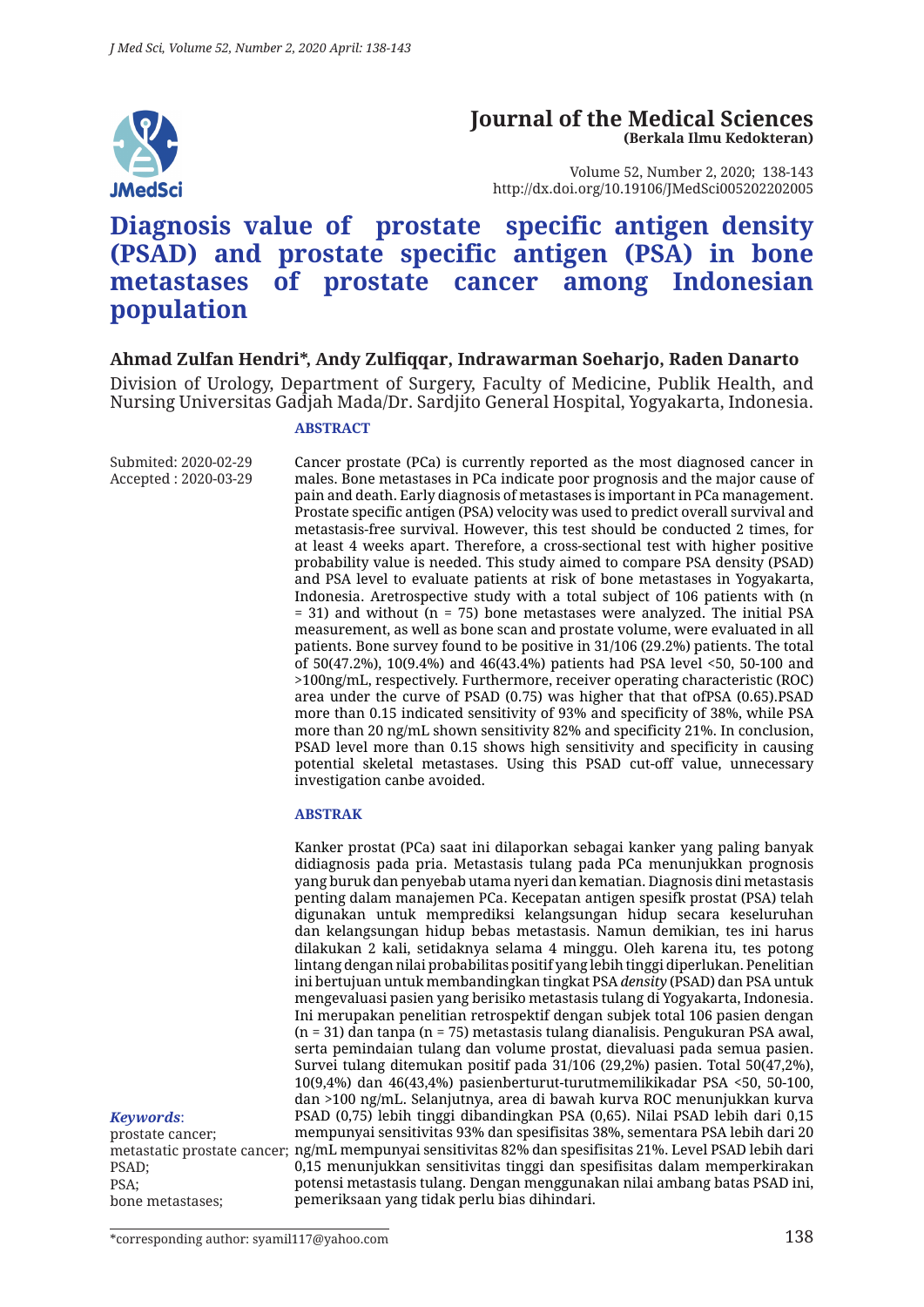# **INTRODUCTION**

Prostate cancer (PCa) is well known as the most common cancer among men. Various biomarkers was introduced over the last decades for the early screening and surveillance of PCa. Currently, prostate specific antigen (PSA) is one of the indicators of the bone investigation in several guidelines. $1,2$  The appearance of PSA as biomarker screening for early diagnosis has shown effectiveness and is noted to have reduced more than half the morbidity and mortality due to early detection. However, the use of PSA as indication of bone investigation wasassociated with relatively high false positive, especially in grey area (PSA <20ng/mL) and it has resulted in overdiagnosis and therapy and affected the quality of management of patients.

On current the European Association of Urology (EAU) Guidelines, the bone investigation is performed in symptomatic patients and high PSA level. Despite PSA used on monitoring progress prostate cancer, the positive finding among patients with PSA level between 20.0 – 49.9 ng/mL is just 16.2%.1 This indicates that overuse of this modality is an issue in bone investigation. The overuse remains an issue both in term of financial burden and lower quality of life patient. Medicare reported the bone investigation and downstream procedures used at a cost of \$ USD 11,300,000.00- annually and only found 14% were positive.2 In contrast, late staging or under staging resulted in standards that caused poor outcomes in PCa.

Several options beside PSA have been developed such as PSA density (PSAD), PSA velocity (PSAV), and PSA body mass index (PSABMI) as the surveillance indicator in both screening and evaluation of PCa. The use of PSA as indicator bone metastatic investigation may lead to overtreatment and overused bone survey. A study reported that PSAD is a more powerful predictor of clinical stage and prognosis compared to PSA. However, its role in predicting the bone metastatic needs to be evaluated.3 Thus, this study as aimed to determine the role of PSAD compared to PSA in predicting bone metastatic in PCa.

## **METERIALS AND METHODS**

### **Subjects and data collection**

This study was conducted in Dr. Sardjito General Hospital, Yogyakarta, Indonesia. Patients were selected from the database and medical records. The data in this study were collected from the medical records with patient's criteriashowing clinical signs and symptoms of PCa and confirmed histological diagnosis of PCa, bone survey, routine PSA measurement. Prostate volume measurement by USG wereenrolled on this study.The data was collected from July 2015to January 2019. Patients who underwent previous related surgery, hormonal treatment prior to PSA check in Dr.Sardjito General Hospital, radiation therapy prior to PSA measurement were excluded from this study.

### **Prostate examination**

Prostate volume was calculated with a TAUS examination. The patient was examined with a 3.5 MHz convex probe in the supine position. The prostate was examined in the sagittal and transverse plane; the largest dimensions of the prostate in the mid-transverse and midsagittal plane were recorded. Prostate measurement was calculated according to the ellipsoid shape formula:(Height x Length x Width **τ**/6). PSAD was calculated by divided PSA with Prostate volume that estimated on the TAUS examination. This study received approval from the Medical and Health Research Ethic Committee, Faculty of Medicine, Public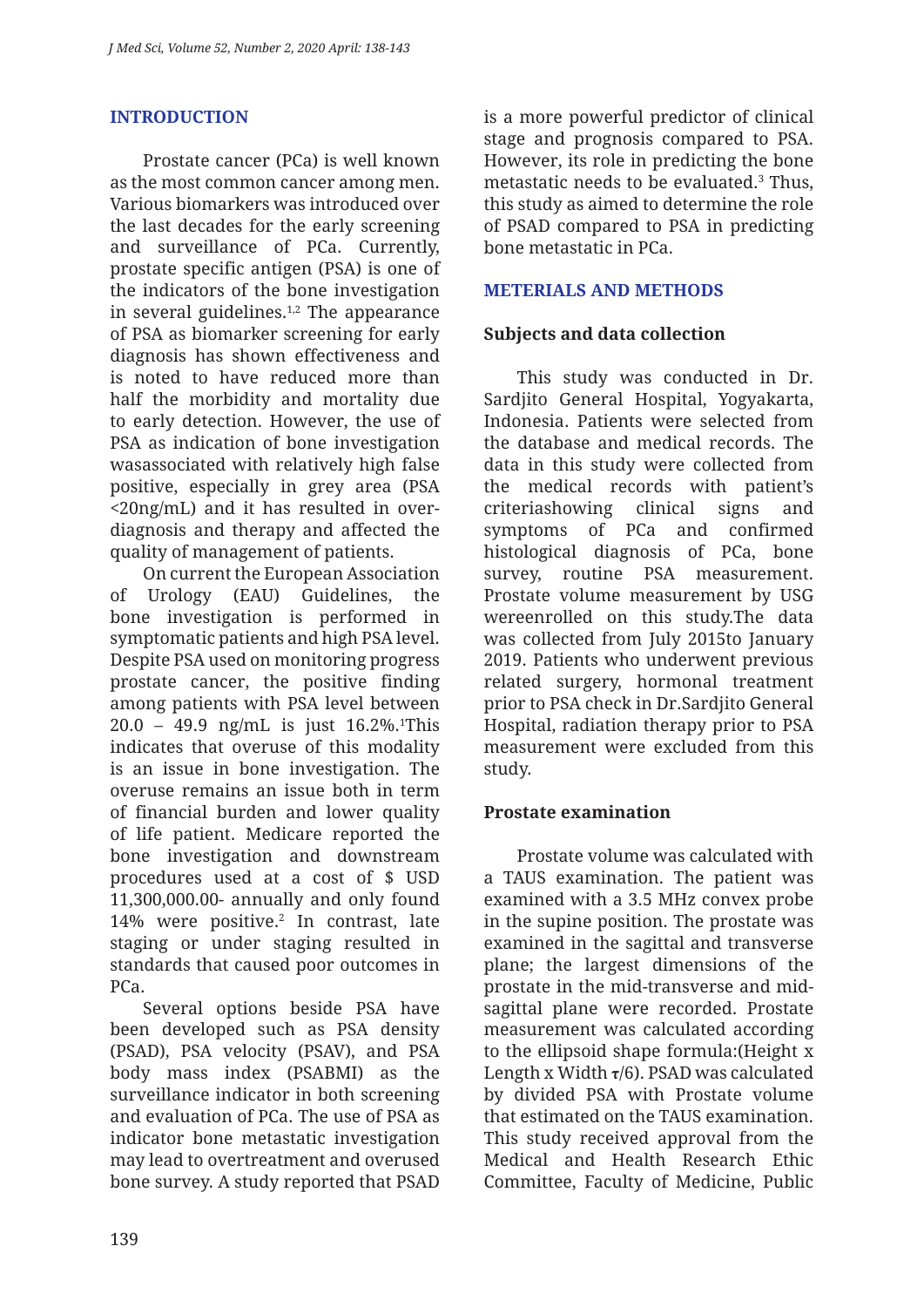Health and Nursing, Universitas Gadjah Mada, Yogyakarta (Ref. KE/0644/05/2019).

#### **Statistical analysis**

The cut of value of PSAD determined sensitivity, specificity, positive predictive values (PPV) and negative predictive values (NPV). Statistical analysis was performed using SPSS version SPSS 17.00.

#### **RESULTS**

A total of 112 eligible patients were enrolled in this study. Only 6 patients were excluded due to incomplete data. The mean of ages for metastases group was  $67.62 \pm 7.7$  years and the nonmetastases group was 69.80**± 8.7 years.**  There wasno statistical difference among ages between groups. The demographic data of this study is shown in TABLE 1.

| Parameters                            | n         | p     |
|---------------------------------------|-----------|-------|
| PSA(%)                                |           |       |
| 50<                                   | 65        |       |
| 50-100                                | 22        | >0.05 |
| >100                                  | 19        |       |
| Ages (mean $\pm$ SD years)            | 69.119.2  |       |
| PSA (mean ±SD ng/mL)                  | 50.80±150 |       |
| TAUS (mean $\pm$ SD cm <sup>3</sup> ) | 80.4 36.1 |       |
| Site of bone metastasis               |           |       |
| Multiple                              | 7         |       |
| Pelvis                                | 6         |       |
| Vertebra thoracic                     | 7         |       |
| Cranium                               | 1         |       |
| Pelvis                                | 3         |       |
| <b>Upper extremities</b>              | 2         |       |
| <b>Lower Extremities</b>              | 4         |       |

TABLE 1. Demographic data

The mean of non-metastases PSA was 43.34**±** 41.54 ng/mL and metastases group was 122.3 **±** 122.32 ng/mL.T here was statistical difference between two groups (p=0.001). The size of prostate was56.220.16  $cm<sup>3</sup>$  in both groups.

The majority of prostate values in this study were less than 50 ng/mL (47.2%), with more than 100 ng/mL(43.4%),and the between 50-100 ng/mL. The mean of ages for metastases was 67.62 7.7 years, and none metastasis was 69.80 8.7 years. The mean of PSA non-metastases was 70.94**±**45.08 ng/mL and prostate size was 56.2 20.16 cm<sup>3</sup>.

Bone metastases were the most common site of metastases. Bone survey was found to be positive in 31 patients (29.2%). The mean of patient's age was 69 9 years, from the 31 29.2%. In the ROC, area under the curve (AUC) of PSAD (0.75) showed higher compared to PSA (0.65). PSAD more than  $0.15$  ng/mL/cm<sup>3</sup> shown sensitivity 93% and specificity 38% compared to PSA more than 20 g/ mL which shown sensitivity 82 % and specificity 21% (FIGURE 1).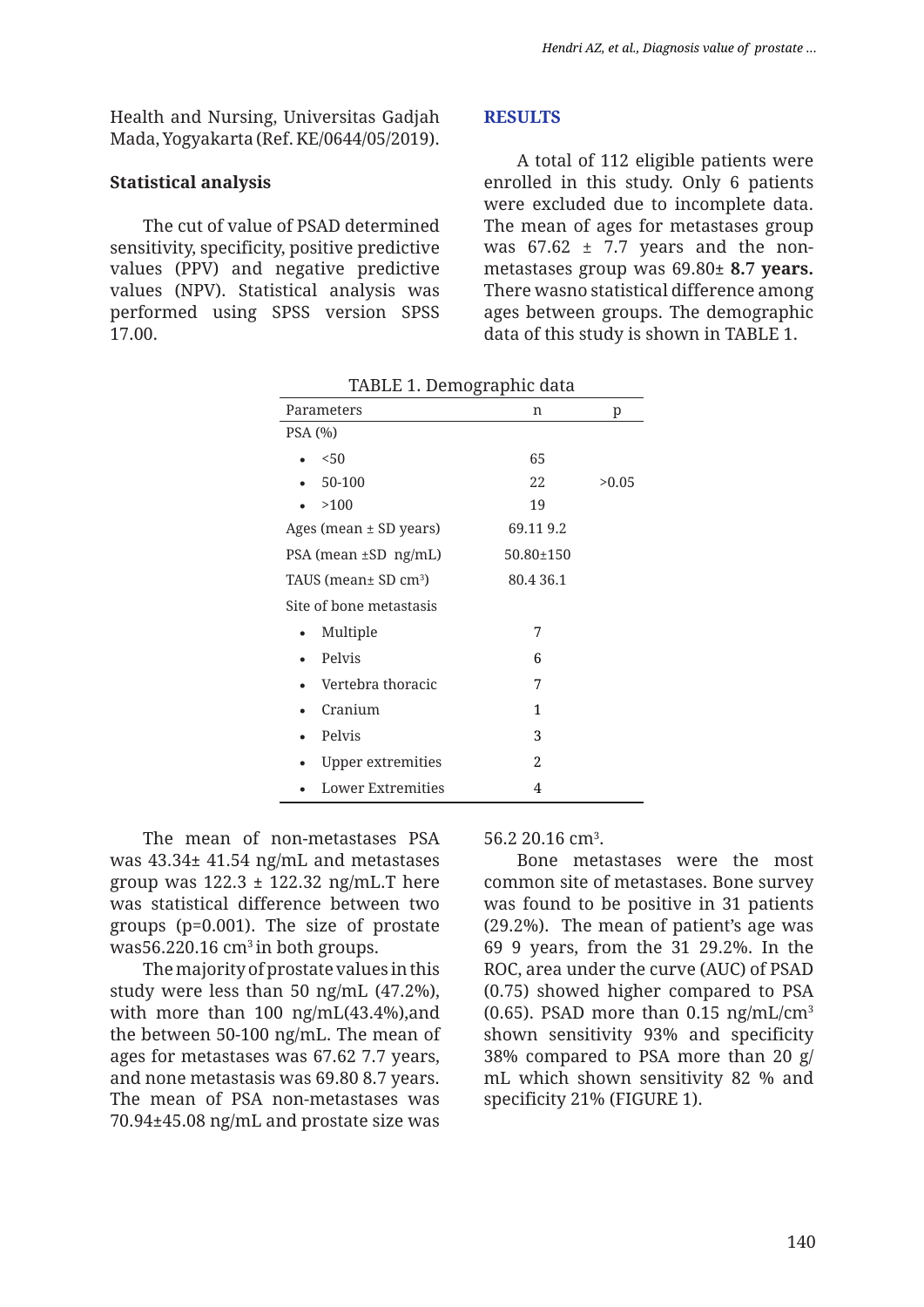

FIGURE 1. Receiver operating characteristic (ROC) curve showing sensitivity and specificity of PSA (blue line) and PSAD (green line) as diagnosed bone-metastasis. PSA: prostate specific antigen, PSAD: prostate specific antigen density.

Positive predictive value (PPV) of PSA in predictive bone metastases in this study was 93.33 (78.02-98.22%) and negative predictive value (NPV) was 34.15 (30.16-38.37%). Compared to PPV of PSAD, more than 0.15 ng/mL/ cm3 was found as much as 91.67 (78.56 - 97.08) and NPV as much as 35.53 (30.79 - 40.56). Although PSAD showed a wider AUC than PSA in the prediction of bone metastasis, PPV and NPV were observed to be comparable.

### **DISCUSSION**

Early detection of metastases can reduce harm while maintaining the benefits of specific therapy. Bone metastases are recorded as the main problem in advanced stages of PCa, with the most common morbidities were caused by severe pain that required high doses of anti-analgesia, and

pathological fractures that resulted in spinal compression of spinal problem. $4-7$ Bone problems not only resulted from metastases itself, but also prostate cancer treatment such as androgen deprivation therapy (ADT). Pinpoint indication of bone investigation is needed to provide optimal clinical benefit to patients, and cost-effective management of PCa.

Various ways have been sought to correlate potential biomarkers of skeletal involvement with Gleason score  $>8$ , PSA  $>20$  ng/mL, and PSAD  $>$ 0.15 ng/mL/cm3 .However, many studies showed contradictory results that make the debate unresolved. The American Urological Association (AUA) and European Society of Medical Oncology (ESMO) recommended to perform bone survey or bone scan if PSA valued over 20  $\text{ng/mL}^{8,9}$  and otherwise guidelines recommend that bone investigation remain independent from PSA levels.<sup>10,11</sup>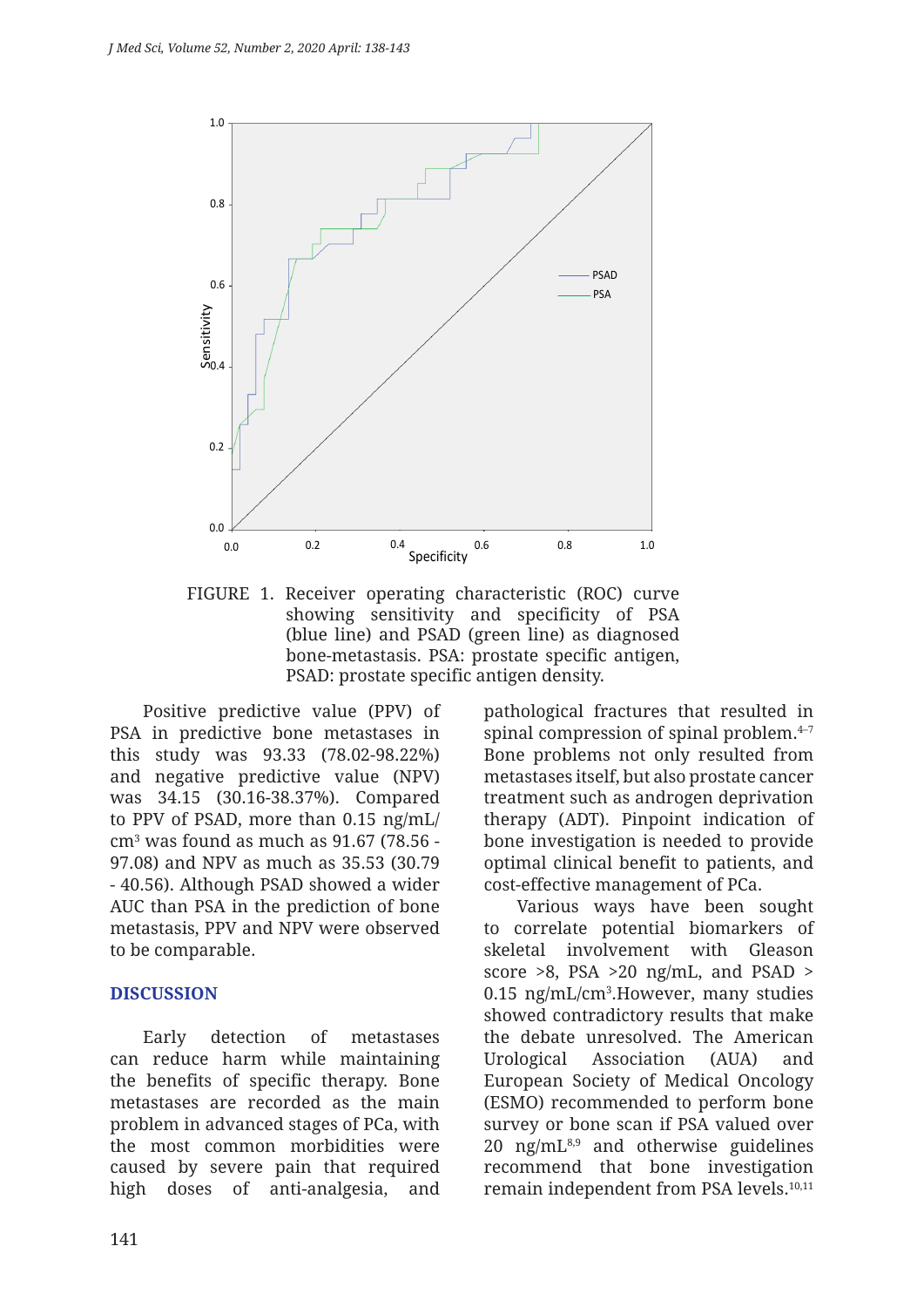Thus, the role of PSA remains uncertainty due lack of sensitivity and specific as indicator bone metastases.

With the lack of supporting data, PSA remains arbitrary as an indication for bone investigation. However, PSA remains an irreplaceable biomarker for PCa. The current cut-off widely used as indication of bone survey was PSA level of 20 ng/mL, while PSAD has been reported better specificity and sensitivity on PCa evaluation.12–16 Our study confirms similar results, and the data shown PSAD has better area under the curve (0.75) compared to PSA (0.65).

Our study confirmed that using cut off point 0.15 ng/mL/cm3 was better compared to 20 ng/mL of PSA. On the other hand, when the reference point of PSA 20 ng/mL was adopted, PSA showed better results on positive predictive for the bone metastases compared to PSAD. However, PSAD shown better on excluding bone metastases compared to PSA itself. These results indicated that PSA is superior as a surveillance tool but can cause over diagnoses and unnecessary treatment. Both PSA and PSAD may play important roles as indication of bone investigation, with aforementioned pros and cons these modalities still need further study on their role. More focused studies on patients with PSA less than 20 ng/mL are needed to establish its role as an indication of bone investigation.

The limitation of this study was the level of PSA that enrolled in relatively considered high risks.Further study on patients with PSA lower than 20 ng/mL is needed to establish clear protocols for usage of PSAD. In addition, in this study we used bone survey on evaluating bone metastatic, this method may results higher false-negative compared the standard 99mTc-Bone scan. Even though it is too early to conclude that the predictive value of PSAD in bone metastases, this study indicated that PSAD may has potential to minimize the overuse of bone survey. The future

direction of this study is to confirm the use of PSAD as indicator of bone evaluation and more focusing on lower PSA levels.

## **CONCLUSION**

The study shows that using cut off point 0.15 ng/mL/cm3 of PSAD is better compared to 20 ng/mL of PSA.PSA shows better results on positive predictive for the bone metastases compared to PSAD. However, PSAD shows better on excluding bone metastases compared to PSA itself.

### **ACKNOWLADGEMENT**

We would like to thanks all the patient who's the data record was used in this study. We also would like to thank the Medical and Health Research Ethic Committee, Faculty of Medicine, Public Health and Nursing, Universitas Gadjah Mada, Yogyakarta for approval this study.

### **REFERENCES**

- 1. Babjuk M, Burger M, Comperat E, Gontero P, Mostafid A. Guidelinesnon-muscle-invasive-bladdercancer-TaT1-CIS-2018.European Association of Urology 2018;8-30. Available from: https://uroweb. org/wp-content/uploads/EAU-Guidelines-Non-muscle-invasive-Bladder-Cancer-TaT1-CIS-2018.pdf
- 2. Falchook AD, Salloum RG, Hendrix LH, Chen RC. Use of bone scan during initial prostate cancer workup, downstream procedures, and associated medicare costs. Radiat Oncol Biol 2014; 89(2):243-8. https://doi.org/10.1016/j. ijrobp.2013.10.023
- 3. Nong S, Wen D, Fan C. The relationship of PSA, PSAD and clinicopathological stage in patients with prostate cancer. Chinese J Clin